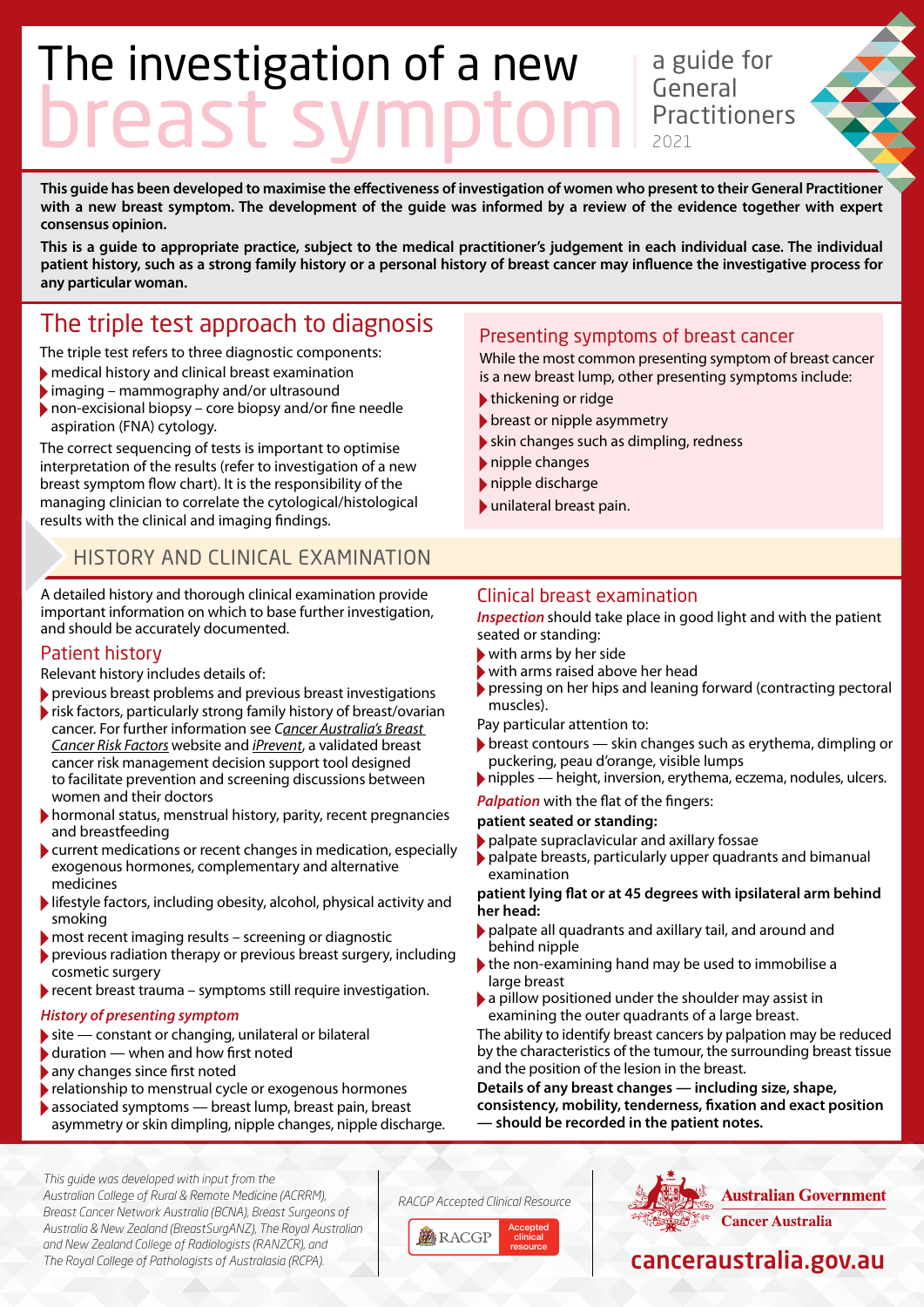# The investigation of a new breast symptom

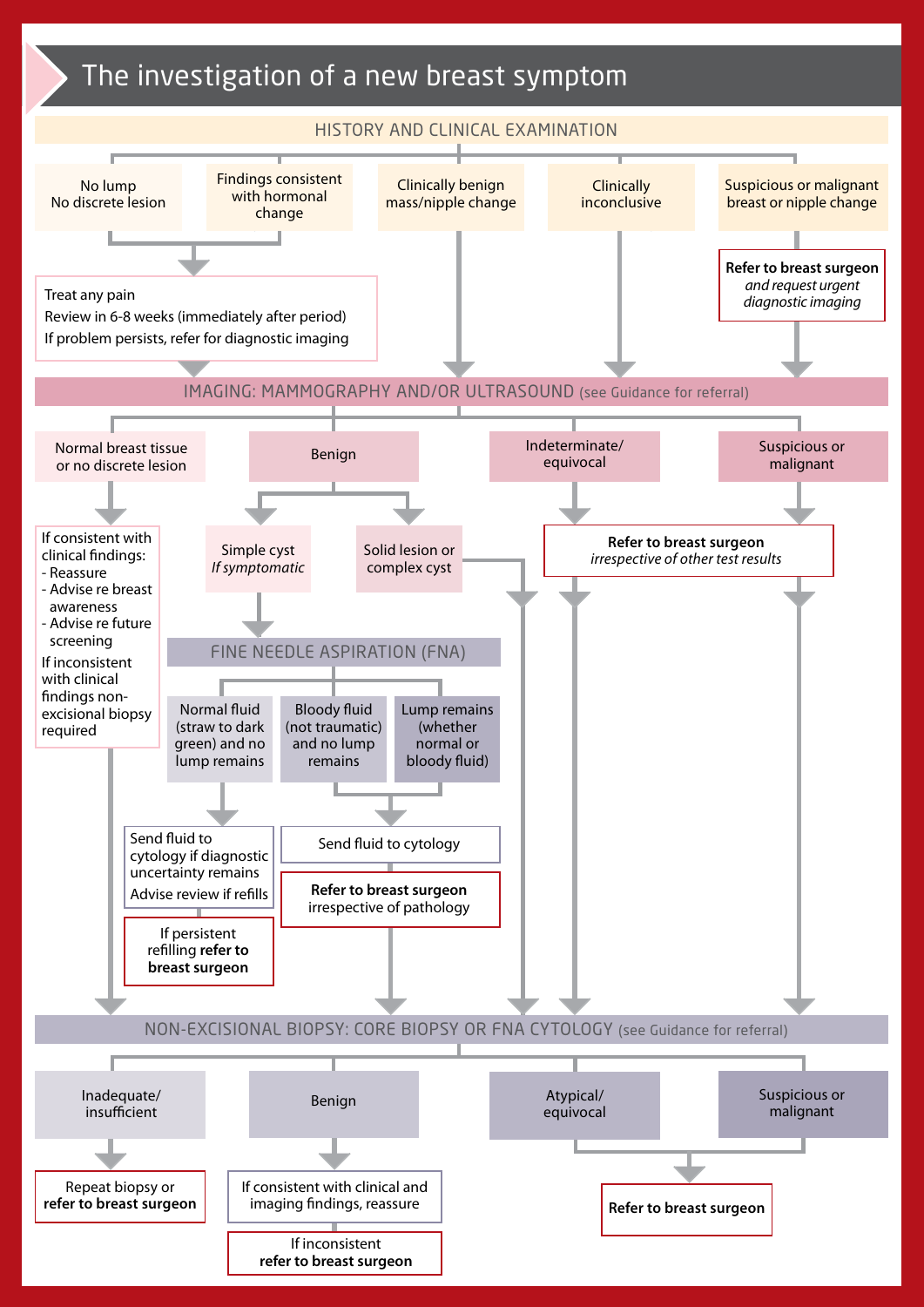# The investigation of a new nipple discharge



### **Nipple changes**

Benign nipple changes include:

- slit-like retraction
- retraction that is able to be easily everted.

Clinically abnormal or suspicious nipple changes include:

- colour change
- $\blacktriangleright$  fixed whole nipple inversion
- ulceration and eczematous-like changes.

#### **Nipple discharge**

- Unilateral, spontaneous, bloody or serous discharge from a single duct raises the possibility of cancer.
- Malignant cells on cytology of discharge fluid are indicative of cancer (that is, are highly specific), but a negative discharge cytology result cannot be used to rule out cancer, due to low sensitivity.
- Imaging for nipple discharge should include mammography and ultrasound.

# The triple test in practice

The triple test is the recommended approach to maximise diagnostic accuracy in the investigation of breast changes.

- Any abnormal result (indeterminate, suspicious or malignant) on **any** component of the triple test requires specialist referral and further investigation, with the likelihood of cancer increasing if more than one component is positive.
- For most women who have a negative result on all three components of the triple test, further investigation is not required. If symptoms persist or there are risk factors, such as strong family history or previous personal history of breast cancer, or the woman remains concerned, a specialist opinion may be warranted.
- The triple test is more accurate at detecting breast cancer than any of the individual components alone.
- When performed appropriately the triple test will detect over 99.6% of breast cancers.
- A triple test negative on all components provides good evidence that cancer is unlikely (less than 1%).

Cancer Australia develops material and information based on the best available evidence. However, Cancer Australia cannot quarantee and does not warrant or represent *that the information is accurate, current or complete. Cancer Australia assumes no legal liability or responsibility for any injury, loss, damage, cost or expense incurred by use of, reliance on, or interpretation of the information.*